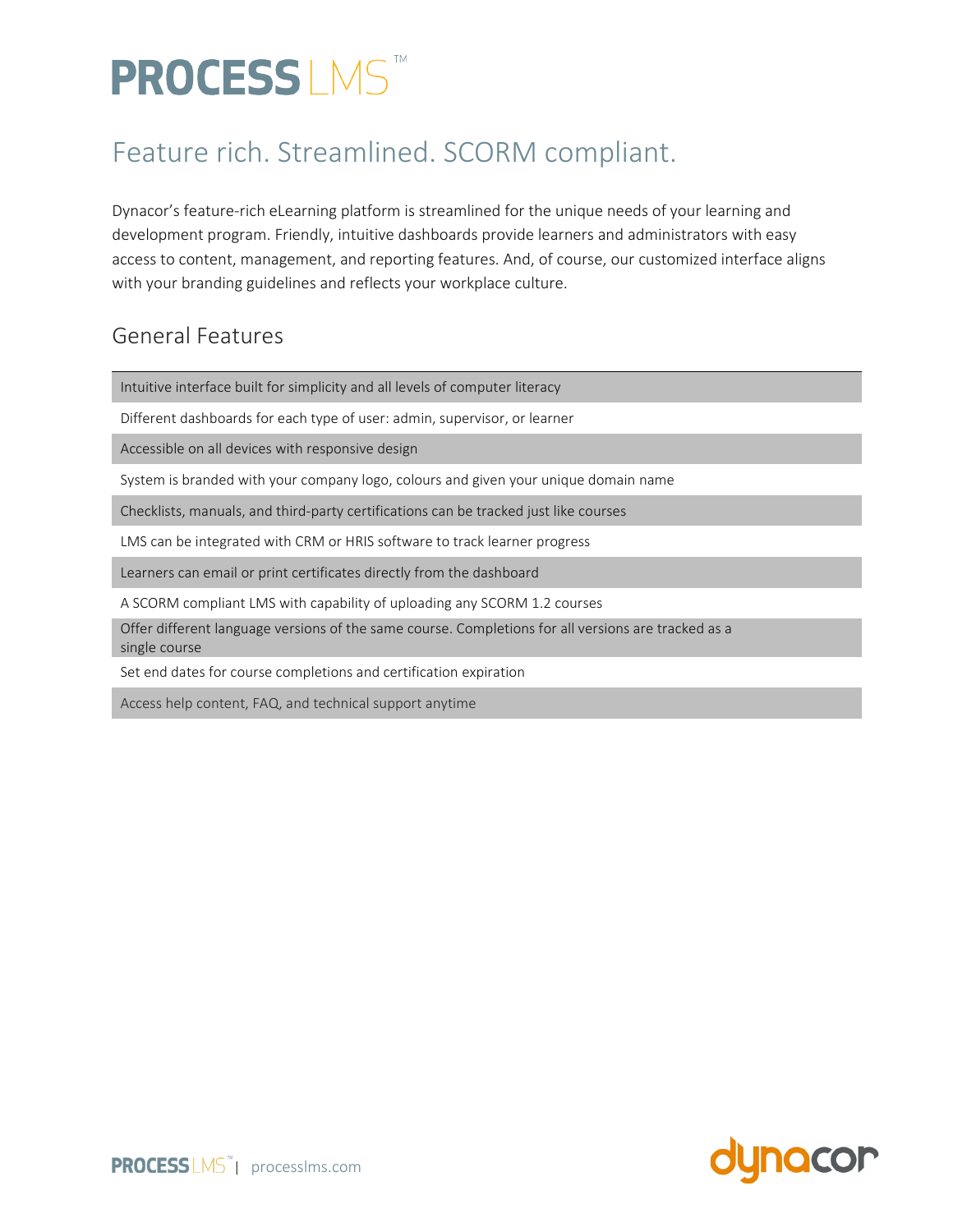# **PROCESSLMS**

#### Learner Features

Learners can self-register and create their own profile

Learner dashboard displays assigned courses, completions, expiry dates, and deadlines

Course progress is saved, and learners can resume where they left off

Learners can edit their own profile and enroll in additional courses from the course catalog

Learners can reset their account password if locked out

Automatic email notifications are sent to learners when their certification is about to expire

Learning profiles based on job position, organizational unit, location, or other categories

Learners can specify company and employee ID during registration

Ability to select employee supervisor during registration

Ability to purchase courses online using PayPal or credit card

Ability to reset course completion and re-certify at any time

Learners can upload first aid certificates, driving abstracts, or any other previous training credentials to create a comprehensive training profile